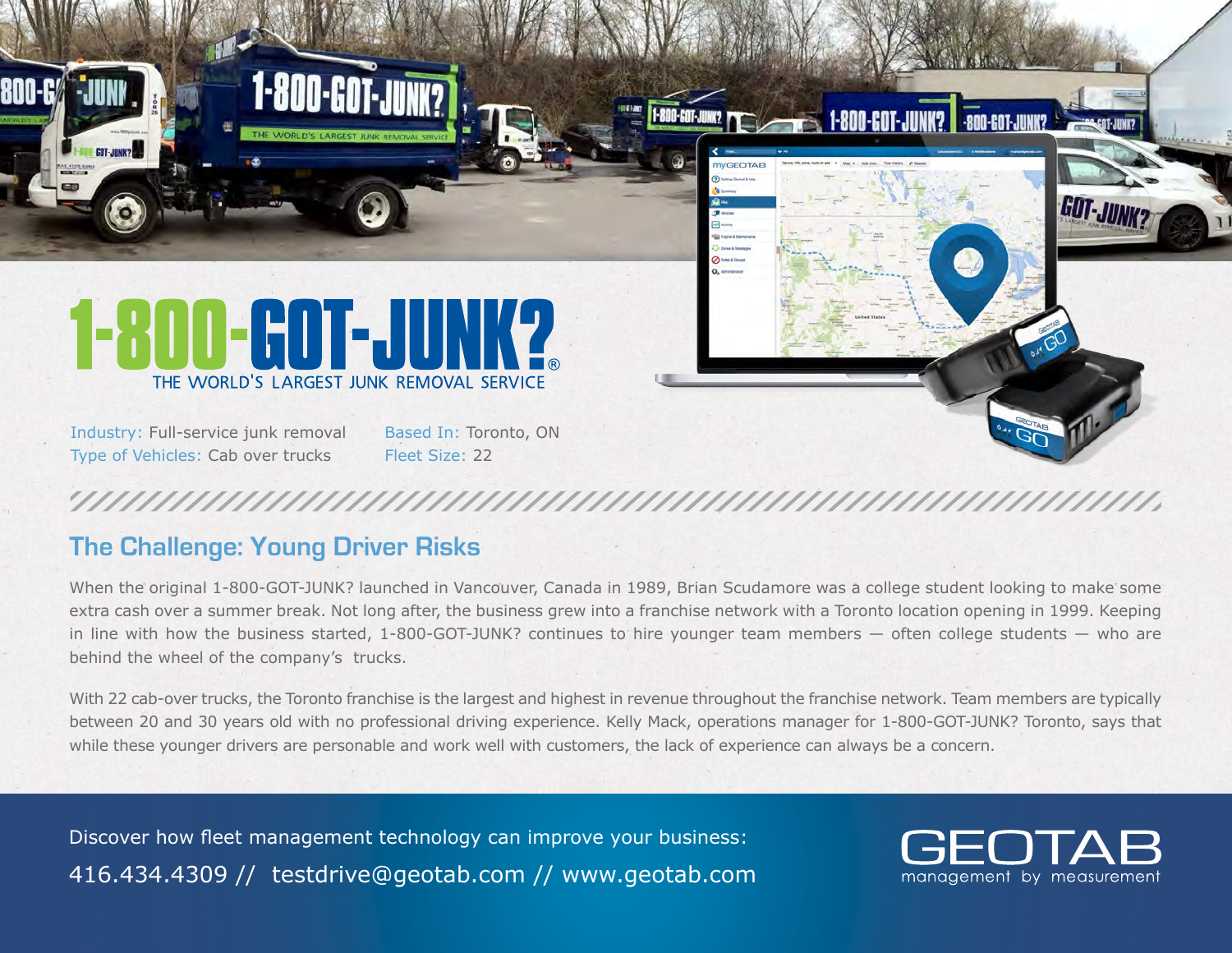

**" Now, we don't have to call drivers and distract them — we can just look at the screen and know where they are."**

**Toronto City Airport** 

**East York** 

**Tommy Thompson Park** 

Reaches

~ Kelly Mack, Operations Manager 1-800-GOT-JUNK? Toronto

## **Mitigating the Risks**

Telematics and GPS were the go-to solution to manage these younger, inexperienced drivers. Since installing Geotab's plugand-play system in 2011, one of the most obvious benefits was improved routing. The company can more confidently get trucks to customer locations on time and efficiently — and then onto the next job.

"1-800-GOT-JUNK? Toronto is fiercely committed to providing great customer service and the GPS helps us keep our service at a high level," Mack says, adding that tracking the trucks in real-time allows them to more accurately predict if a crew is going to make it on time for the next job, and if not, why. "Now, we don't have to call drivers and distract them — we can just look at the screen and know where they are."

Other dispatch responsibilities have been eased as well. If a new call comes in for a pick-up, for example, the dispatcher/"Operations" is able to send the nearest truck to the job and re-route others as needed. "We get same-day bookings from locations all over the city, so if we know that a job could be more suited for a truck that's in a closer geographic zone, Geotab helps us locate the truck, and we can dispatch the team that is closer to the job," Mack says.

Also, the Geotab system helps ease any overnight worries of vehicle theft while the trucks are left sitting at their parking spots.

Discover how fleet management technology can improve your business: 416.434.4309 // testdrive@geotab.com // www.geotab.com